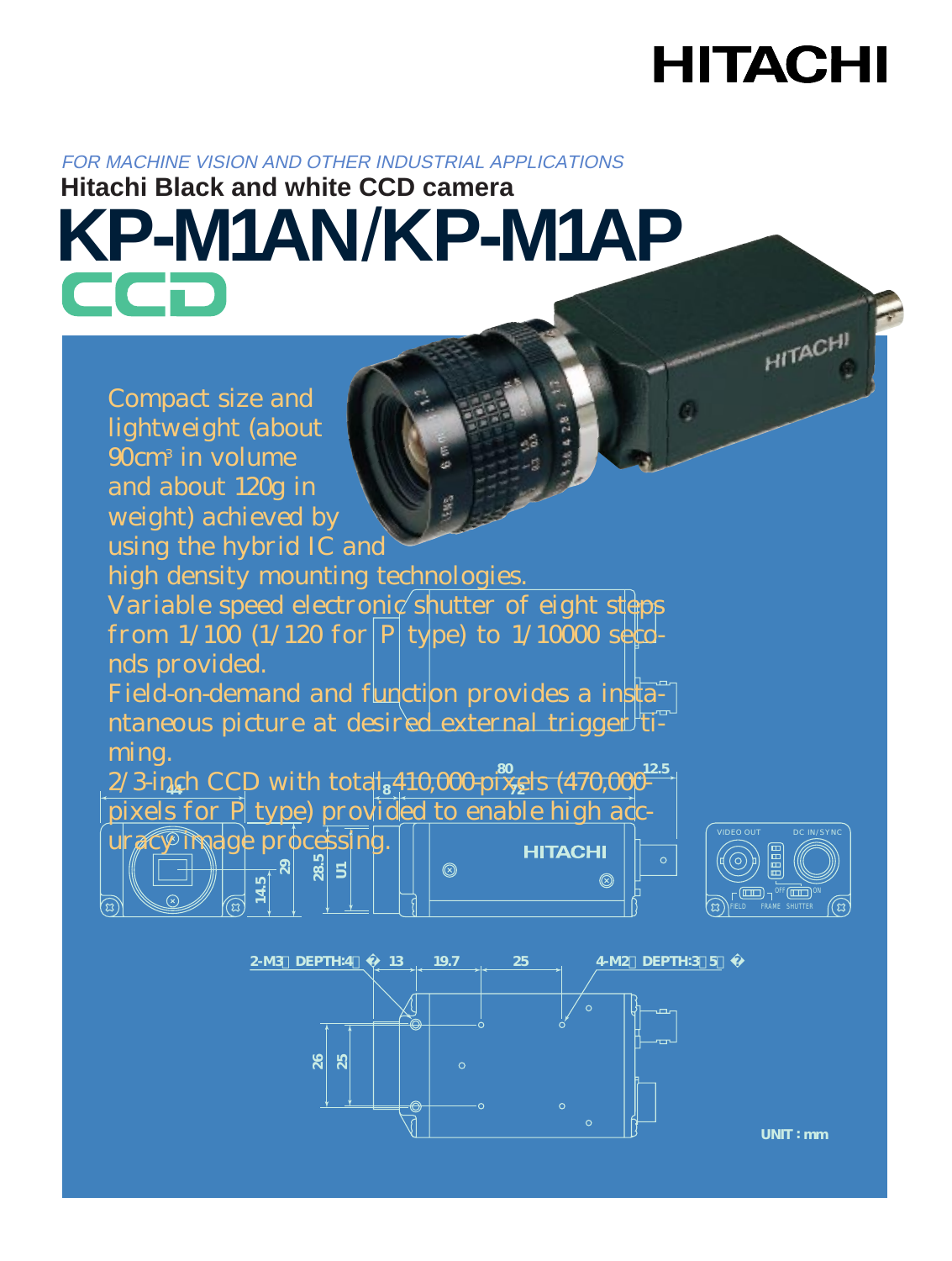## **Extremely compact and lightweight**

#### The Hitachi KP-M1A is a black and white camera which uses the latest high grade 2/3-inch image size CCD. Though the KP-M1A is a compact and lightweight camera, it features high sensitivity and high resolution. As the KP-M1A is provided with a variety of functions including the multiple step electronic shutter function, the restart and reset function, the selectable integration mode, the HD/VD external sync operation, and the non-interlace scan capability, it is most suitable for use with a microscope or an image processing equipment.



#### **Compact and lightweight Internal/external sync.**

The KP-M1A is small in size and light in weight, while the camera is provided with multiple functions and delivers high performance. The video signal can be obtained only by supplying 12V DC.

#### **High resolution**

The KP-M1A uses the latest high grade CCD which has 410,000 pixels and 768(H)×494(V) effective pixels [CCIR: Number of pixels is 470,000 and number of effective pixels is  $752(H) \times 582(V)$ ]. The camera features horizontal resolution of 570 (560 for CCIR) TV lines and vertical resolution of 485 (575 for CCIR) TV lines.

#### **2/3-inch image size**

The image size is 2/3 inches, which is most popular among cameras for industrial application. As the standard C type lens mounting is provided, the camera can be installed on a microscope.

#### **Multiple step electronic shutter function**

The multiple step electronic shutter function is provided. The eight-step shutter speed can be selected from 1/100 (1/120 for CCIR) to 1/10000.

### **Interlace/non-interlace capabilities**

The sync system and the scanning system are automatically selected when an external sync signal is supplied.

**Actual Size**

#### **Field-on-demand function**

**HITACHI** 

The image captured at an optional timing by an external trigger signal can be output instantly. The capture time can be adjuster by an external trigger signal and the shutter.

#### **Frame and field integration modes**

An integration mode can be switched between the frame mode and the field mode, an appropriate picture can be obtained by a combination of the scanning system, the electronic shutter and the restart and reset function.

#### **Resistant to vibrations**

The camera uses aluminum die castings and the camera is designed by taking consideration of vibration-resistant performance.

#### **Shutter function**

The shutter speed of the KP-M1A can be selected in eight steps from 1/100 (CCIR: 1/120) to 1/10000 seconds with the switch on the rear. To select the speed, set the SHU-TTER ON/OFF switch to ON, then set the speed with the shutter speed select switch.



Shutter speed select switch

SHUTTER ON/OFF switch

#### **Setting of shutter speed**

| Position          | O<br>r<br>$\blacksquare$<br>$\blacksquare$ |       | ( III)<br>'n D<br>▁ | ਢ<br>$\Box$<br>$\blacksquare$<br>$\blacksquare$ | $\Box$<br>$\blacksquare$<br>$\blacksquare$<br>$\Box$ | ப<br>u | $\Box$<br>$\blacksquare$<br>▔▊<br>$\Box$ | $\Box$<br>$\Box$<br>$\Box$ |                         |
|-------------------|--------------------------------------------|-------|---------------------|-------------------------------------------------|------------------------------------------------------|--------|------------------------------------------|----------------------------|-------------------------|
| Speed<br>(second) | Normal<br><b>1/60 CCIR</b><br>1/50 EIA     | 1/125 | 1/250               | 1/500                                           | 1/1000                                               | 1/2000 | 1/4000                                   | 1/10000                    | 1/100 EIA<br>1/120 CCIR |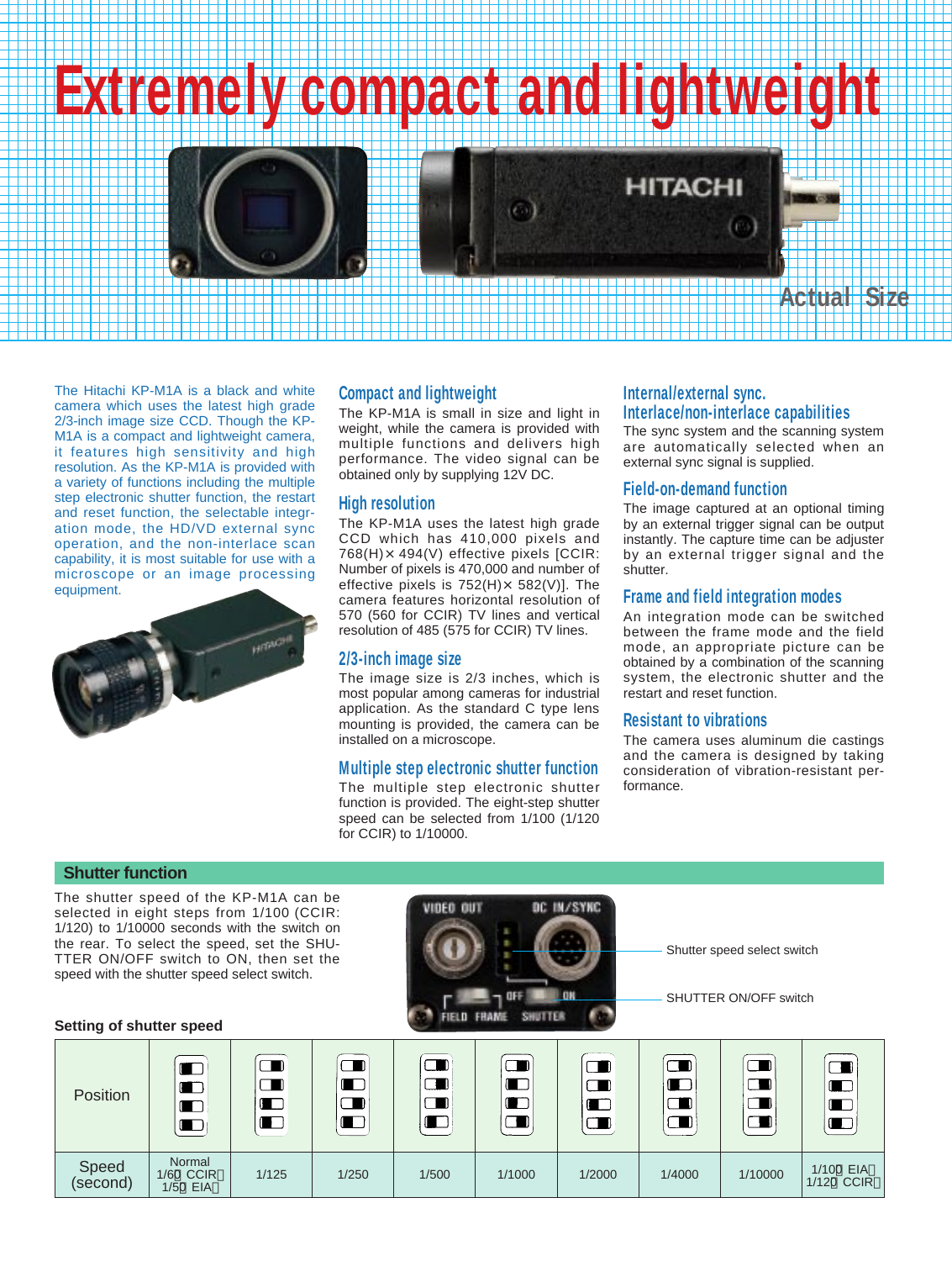#### **Relationship among electronic shutter, scanning system, integration mode and video output**

| Integration mode                                                     |                            |                               | Frame Integration mode                                            | Field Integration mode                           |                                          |  |
|----------------------------------------------------------------------|----------------------------|-------------------------------|-------------------------------------------------------------------|--------------------------------------------------|------------------------------------------|--|
| Scanning system                                                      |                            | Interlace                     | Non-interlace                                                     | Interlace                                        | Non-interlace                            |  |
|                                                                      |                            | FLD 2<br>FLD 1<br>⊕<br>3<br>٦ | FLD 2<br>FLD 1<br>$\circled{0}$<br>$\circled{3}$<br>3<br>6<br>(5) | FLD <sub>2</sub><br>FLD 1<br>$\mathcal{C}$<br>a, | FLD 2<br>FLD 1<br>3                      |  |
| Relationship<br>between<br>integration time                          | Integration<br>time        | FLD 1<br>FLD 2                | FLD 1<br>FLD2                                                     | FLD 1<br>FLD 2                                   | FLD 1<br>FLD 2                           |  |
| and VIDEOOUT<br>Shutter<br>Integration time<br>(when shutter is OFF) | <b>VD</b>                  | <b>VD</b><br>1/60(50)sec      | VD<br>$1/60(50)$ sec                                              | VD<br>$1/60(50)$ sec                             | VD<br>$1/60(50)$ sec                     |  |
|                                                                      | <b>VIDEO</b><br><b>OUT</b> | <b>VIDEO</b><br>OUT           | $\overline{\phantom{a}}$<br>VIDEO<br>OUT                          | $\overline{c}$<br>VIDEO<br>OUT                   | $\overline{\phantom{a}}$<br>VIDEO<br>OUT |  |
| Vertical resolution(TV lines)                                        |                            | 485 575                       | 242 287                                                           | 350 415                                          | 242 287                                  |  |

#### **Field-on-demand function**



#### **Field/frame integration**

Since the scanning line is read one by one in the frame integration mode, the highest vertical resolution can be obtained in the normal shutter mode. Since the scanning line is read two by two in the field integration mode, sensitivity is almost double in shutter operation in comparison with that in the frame storage mode. The mode is set to the frame integration mode at the factory.

#### **Gamma correction mode**

Gamma can be switched between 1.0 and 0.45 with an internal switch. Gamma is set to 1.0 at the factory.

#### **AGC**

Gain can be switched between NORM (normal) and AGC. Gain is set to NORM at the factory.

#### **Video output signal**

The video signal (1Vp-p/75 ohms) is fed from the VIDEO OUT terminal (BNC) and the DC IN/SYNC terminal (12-pin). However, since the video signal is fed to the terminals from one output amplifier, use either of the terminals.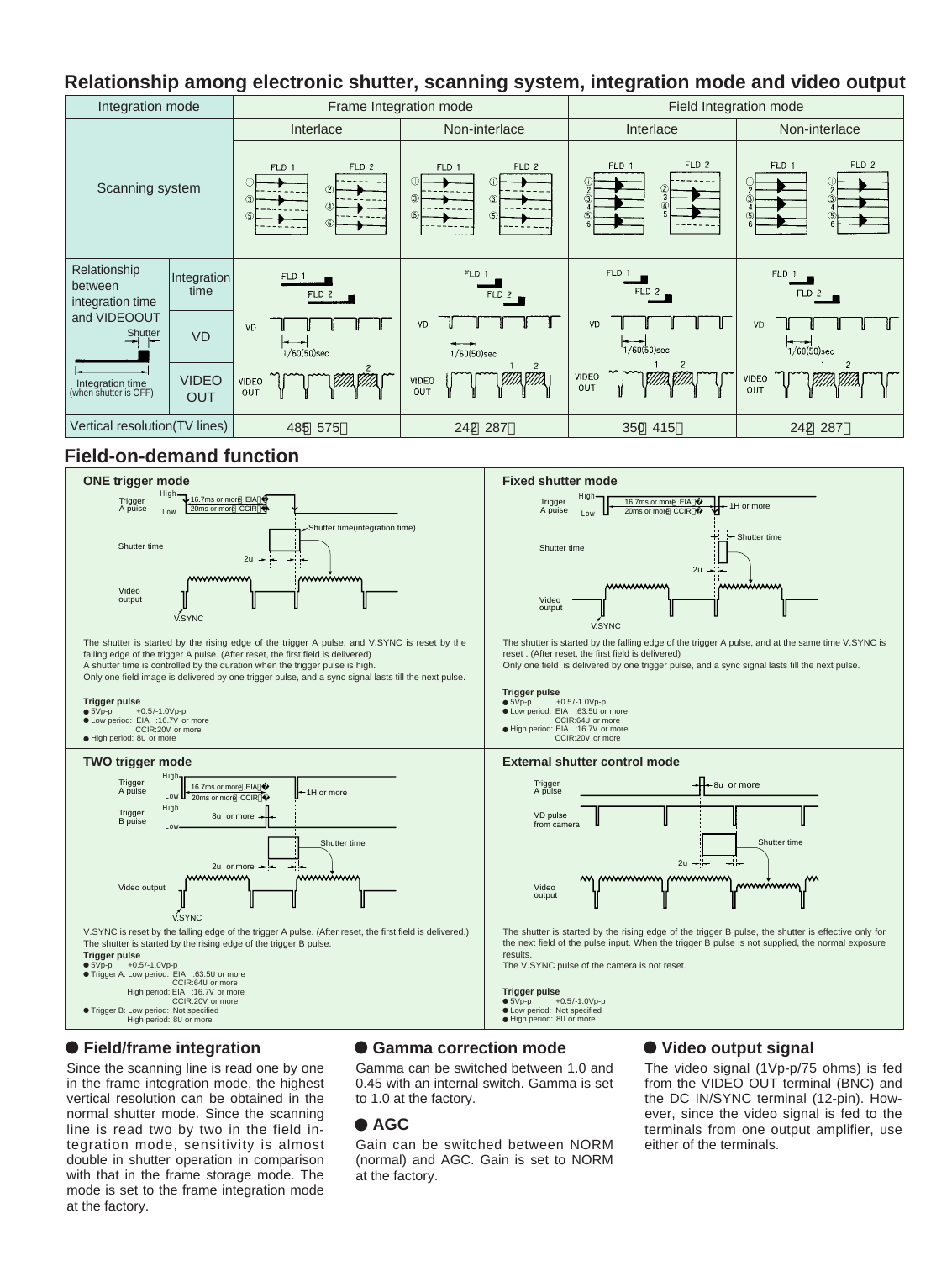#### **Camera input signal**

#### **Internal sync/2:1 interlace**

When an external sync signal is not fed in, the camera is automatically operated in the internal sync (2:1 interlace) mode. The mode is automatically switched between the internal sync mode and the external sync mode.

#### **External Sync (VS,VBS or SYNC)**

When the external sync signal of the composite video signal (VS) or the composite sync signal (SYNC) is fed in, the camera is operated in the external sync (2:1 interlace) mode.

#### **External sync (HD/VD)**

When HD/VD (5.0Vp-p/High) is fed in to the HD/VD input terminal, the camera is operated in the external sync mode.





#### **Non-interlace operation**

Lens

When VD is fed in on the non-interlace condition, the camera is operated in the noninterlace mode.

The lens mount is of the C mount system, and the flangeback is 17.526mm. Use a lens or an optical system of which length (A) between the flange face of the lens and the end of the screwed screwed section is 8mm or less.

> Lens flange surface

Image reception area

17.526mm(IN AIR)

Camera

#### **Connection of DC IN/SYNC (DC input/sync signal) terminal**

Use the 12-pin connector for supply of 12VDC, output of a video signal and input of an external sync signal.



|                   |                          | <b>External sync</b>        |                          |                                                             |                          |                             |  |  |
|-------------------|--------------------------|-----------------------------|--------------------------|-------------------------------------------------------------|--------------------------|-----------------------------|--|--|
| <b>Pin</b><br>No. | <b>Internal</b><br>sync  |                             | <b>Field-on-demand</b>   |                                                             |                          |                             |  |  |
|                   |                          | <b>HD</b><br><b>VD</b>      | <b>ONE trigger</b>       | <b>TWO trigger</b>                                          | <b>Fix trigger</b>       | Ext. trigger                |  |  |
| $\mathbf{1}$      | <b>GND</b>               | <b>GND</b>                  | <b>GND</b>               | <b>GND</b>                                                  | <b>GND</b>               | <b>GND</b>                  |  |  |
| $\overline{2}$    | 12VDC                    | 12VDC                       | 12VDC                    | 12VDC                                                       | 12VDC                    | 12VDC                       |  |  |
| 3                 | Video output<br>(GND)    | Video output<br>(GND)       | Video output<br>(GND)    | Video output<br>(GND)                                       | Video output<br>(GND)    | Video output<br>(GND)       |  |  |
| $\overline{4}$    | Video output<br>(Signal) | Video output<br>(Signal)    | Video output<br>(Signal) | Video output<br>(Signal)                                    | Video output<br>(Signal) | Video output<br>(Signal)    |  |  |
| 5                 |                          | HD input<br>(GND)           |                          |                                                             |                          | HD input<br>(GND)           |  |  |
| 6                 |                          | HD input<br>(Signal)        |                          |                                                             |                          | HD input<br>(Signal)        |  |  |
| $\overline{7}$    |                          | <b>VD</b> input<br>(Signal) | (Signal)                 | Trigger A input Trigger A input Trigger A input<br>(Signal) | (Signal)                 | VD input<br>(Signal)        |  |  |
| 8                 |                          |                             |                          | Trigger B input<br>(GND)                                    |                          | Trigger B input<br>(GND)    |  |  |
| 9                 |                          |                             |                          | Trigger B input<br>(Signal)                                 |                          | Trigger B input<br>(Signal) |  |  |
| 10                | <b>GND</b>               | <b>GND</b>                  | <b>GND</b>               | <b>GND</b>                                                  | <b>GND</b>               | <b>GND</b>                  |  |  |
| 11                | 12VDC                    | 12VDC                       | 12VDC                    | 12VDC                                                       | 12VDC                    | 12VDC                       |  |  |
| 12                |                          | VD input<br>(GND)           | (GND)                    | Trigger A input Trigger A input Trigger A input <br>(GND)   | (GND)                    | VD input<br>(GND)           |  |  |

#### **Lens mount Spectral response characteristics**

The KP-M1A is provided with an IR (infrared) cut filter as standard. Normal spectral response characteristics are shown by the dotted line in the figure. However, by removing the IR cut filter is removed, the spectral response can be extended up to the near infrared region.



The IR cut filter can be removed by unscrewing the two front screws.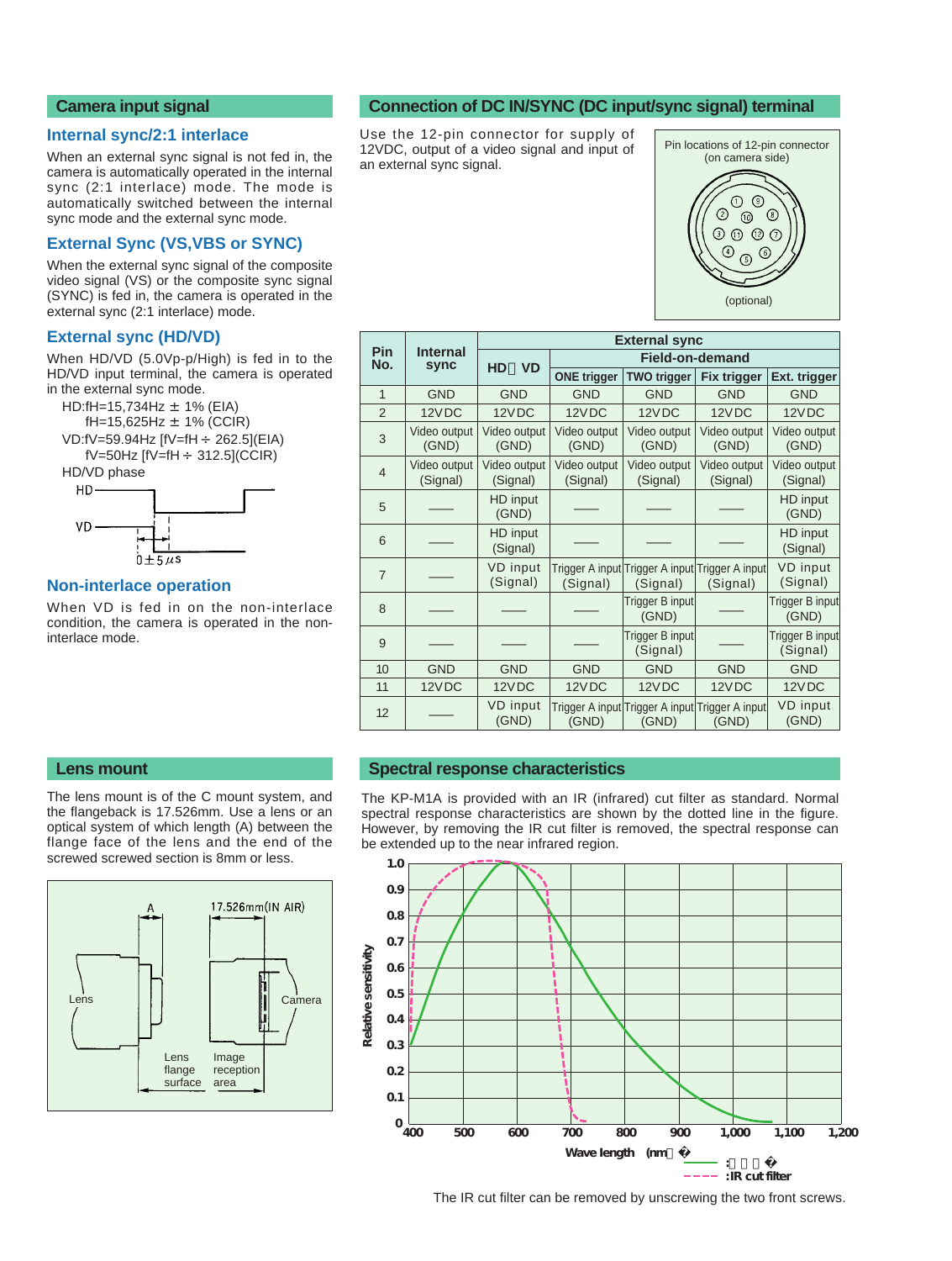#### **Options**



15<br>15<br>15

 $2 \times 4 - 3$  $\frac{1}{26}$  26  $\frac{1}{27}$ 

 $\circledcirc$ 

 $\circ$ 

ශ ඬ

UNIT:mm

UNIT:mm

₩₩